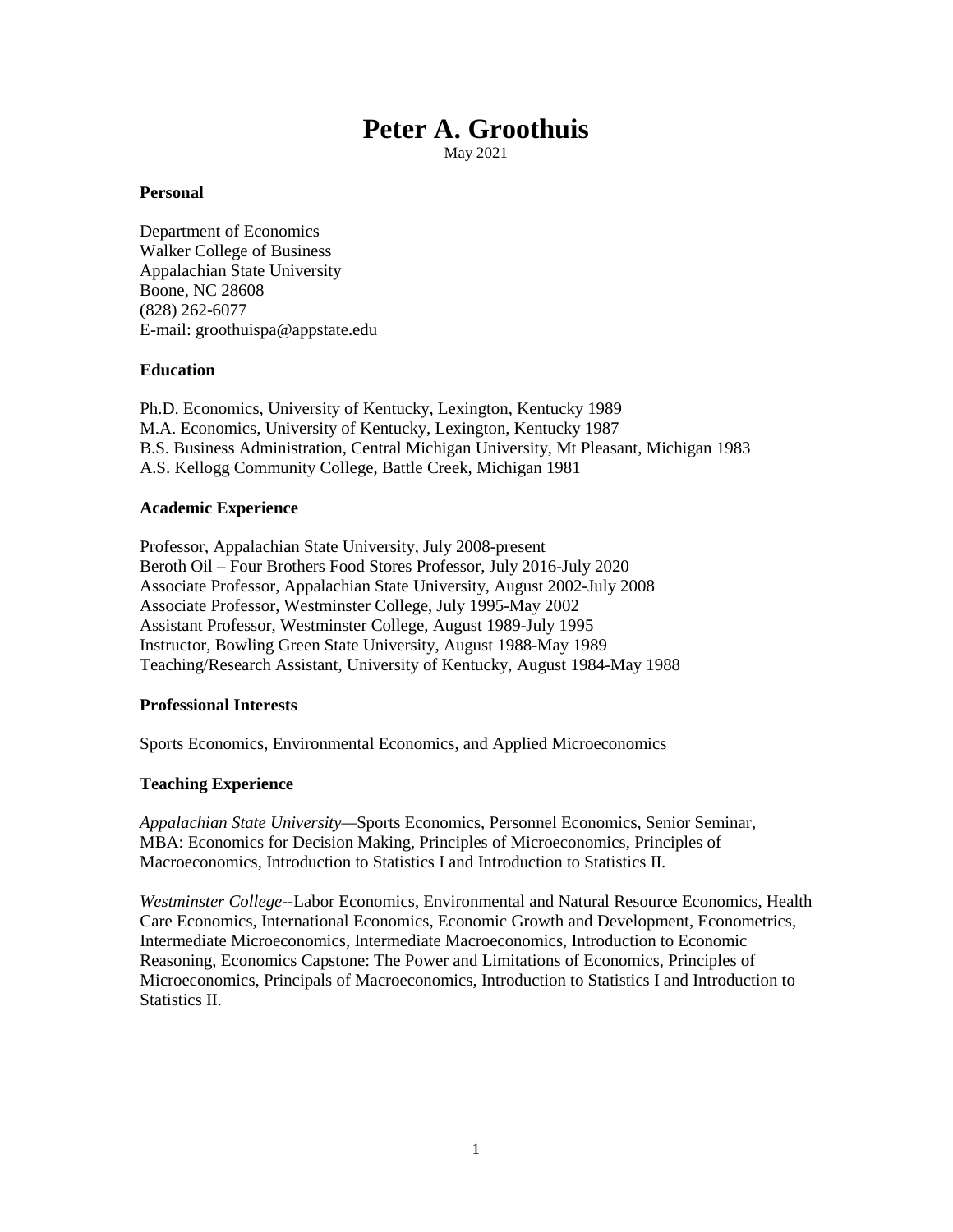#### **Refereed Publications**

57. Groothuis, Peter A., Tanga M. Mohr, John C. Whitehead, Kristan Cockerill, William P. Anderson and Chuanhui Gu, "Measuring the Direct and Indirect Effect of Scientific Information on Valuing Stormwater Management Programs with a Hybrid Choice Model" Water Resources Research, (forthcoming).

56. Eggers, Austin F. and Peter A. Groothuis, "The Impact of Winning an NCAA Men's Basketball or Football Championship on Academic Quality" Economics Bulletin, Vol. 41, No. 2, 2021.

55. Eggers, Austin F., Peter A. Groothuis, and Parker T. Redding, "The Flutie Effect: The Influence of College Football Upsets and National Championships on the Quantity and Quality of Students at a University" International Journal of Sport Finance, Vol. 16, No. 2, 2021.

54. Depken, Craig, Peter A. Groothuis and Mark C. Strazicich. "Evolution of Community Deterrence: Evidence from the National Hockey League" Contemporary Economic Policy, Vol. 38, No. 2, April 2020.

53. Eggers, Austin F., Peter A. Groothuis, Kurt W. Rotthoff, Parker T. Redding and Michael Solimini, "Universities Behaving Badly: The Impact of Athletic Malfeasance on Student Applications and Enrollment" Journal of Sports Economics, Vol. 21, No. 1, 2020.

52. Cockerill, Kristan, Tanga M. Mohr, William P. Anderson, Peter A. Groothuis, Chuanhui Gu and John C. Whitehead "Managing Stormwater Runoff in Appalachia: What does the public think? Journal of Environmental Planning and Management, Vol. 62, No 14, 2019.

51. Eggers, Austin F., Peter A. Groothuis, Kurt W. Rotthoff, Parker T. Redding and Michael Solimini, "The Negative Effect of NCAA Football Bowl Bans on University Enrollment and Applications" Applied Economics, Vol. 51, No. 54, 2019.

50. Gu, Chuanhui, Kristan Cockerill, William P. Anderson, Forest Shepherd, Peter A. Groothuis, Tanga M. Mohr, John C. Whitehead, Aeon Russo and Chengdong Zhang "Modeling Effects of Low Impact Development on Road Salt Transport at Watershed Scale" Journal of Hydrology, Volume 574, July 2019.

49. Groothuis, Peter A., Kurt W. Rotthoff, and Mark C. Strazicich. "Productivity in Baseball: How Babe Ruth Beats the Benchmark" The Journal of Sport, Vol. 7: Issue 1, 2019.

48. Groothuis, Peter A., Austin F. Eggers, and Parker T. Redding, "The Impact of NCAA Men's Basketball Probations on the Quantity and Quality of Student Applications and Enrollment" Applied Economic Letters, Vol. 26, No. 8, January 2019.

47. Depken, Craig, Peter A. Groothuis, and Kurt W. Rotthoff, "Family Connections in Motorsports: The Case of Formula One" International Journal of Sport Finance, Vol. 13, No. 4, December 2018.

46. Groothuis, Peter A. and James Richard Hill, "Career Duration in the NBA: Do Foreigner Players Exit Early?" Journal of Sports Economics, Vol. 19 No. 6, August 2018.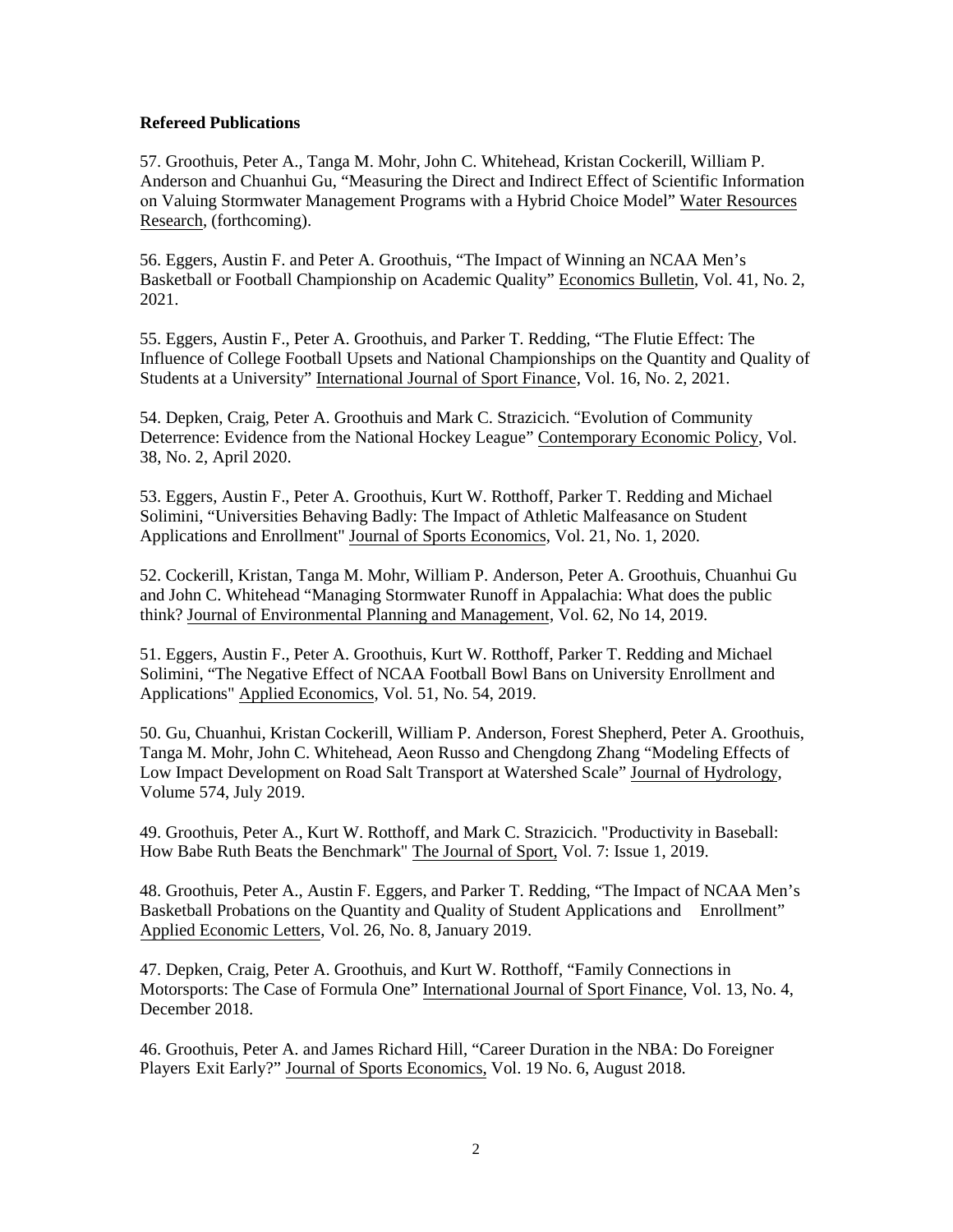45. Ducking, Johnny, Peter A. Groothuis and James Richard Hill, "Compensation Discrimination: An Analysis of Linebackers, Defensive Linemen, and Defensive Backs in the National Football League." The Review of Black Political Economy, Vol. 44, No. 4, December 2017.

44. Groothuis, Peter A., Kurt W. Rotthoff, and Mark C. Strazicich "Structural Breaks in the Game: The Case of Major League Baseball," Journal of Sports Economics, Vol. 18, No, 6, August 2017.

43. Hill, James Richard and Peter A. Groothuis, "Is There a Wage Premium or Wage Discrimination for Foreign-Born Players in the NBA?" International Journal of Sport Finance, Vol 12, No 3, August 2017.

42. Groothuis, Peter A., Tanga M. Mohr, John C. Whitehead, and Kristan Cockerill, "Endogenous Consequentiality in Stated Preference Referendum Data: The Influence of the Randomly Assigned Tax Amount" Land Economics, Vol 93, No 2, May 2017.

41. Depken, Craig, Johnny Ducking and Peter A. Groothuis, "Career Duration in the NHL: Pushing and Pulling on Europeans?" Applied Economics, Vol. 40, No. 59, 2017.

40. Cockerill, Kristan, Peter A, Groothuis, Tanga M. Mohr and Courtney Cooper, "Individualized Water Source as an Indicator of Attitudes about Water Management and Conservation in Humid Regions," Journal of Environmental Planning and Management, Vol. 59, No. 8, 2016.

39. Groothuis, Peter A. and Kurt W. Rotthoff, "The Economic Impact and Civic Pride of Sports Teams and Mega-events: Do the Public and Professionals Agree?" Economic Affairs, Vol. 36 No. 1, February 2016.

38. Whitehead, John C., Melissa S. Weddell and Peter A. Groothuis "Mitigating Hypothetical Bias in Stated Preference Data: Evidence from Sports Tourism," Economic Inquiry, Vol. 54 No. 1, January 2016.

37. Groothuis, Peter A., Kristan Cockerill and Tanga M. Mohr, "Water doesn't flow up hill: Determinants of Willingness to Pay for Water Conservation Measures in the Mountains of Western North Carolina," Journal of Behavioral and Experimental Economics, Vol. 59, December 2015.

36. Ducking, Johnny, Peter A. Groothuis and James Richard Hill, "Exit Discrimination in the NFL: A Duration Analysis of Career Length." The Review of Black Political Economy, Vol. 42, No. 3, September 2015.

35. Yan, Ji and Peter A. Groothuis, "Timing of Prenatal Smoking Cessation or Reduction and Infant Birth Weight: Evidence from the United Kingdom Millennium Cohort Study," Maternal and Child Health Journal, Vol. 19, No. 3 March 2015.

34. Cockerill, Kristan and Peter A. Groothuis, "Last Settler's Syndrome and Resource Use in Southern Appalachia," Journal of Rural and Community Development, Vol. 9, No. 3, 2014.

33. Ducking, Johnny, Peter A. Groothuis and James Richard Hill, "Minimum Pay Scale and Career Length in the NBA," Industrial Relations, Vol. 53, No. 4 October 2014.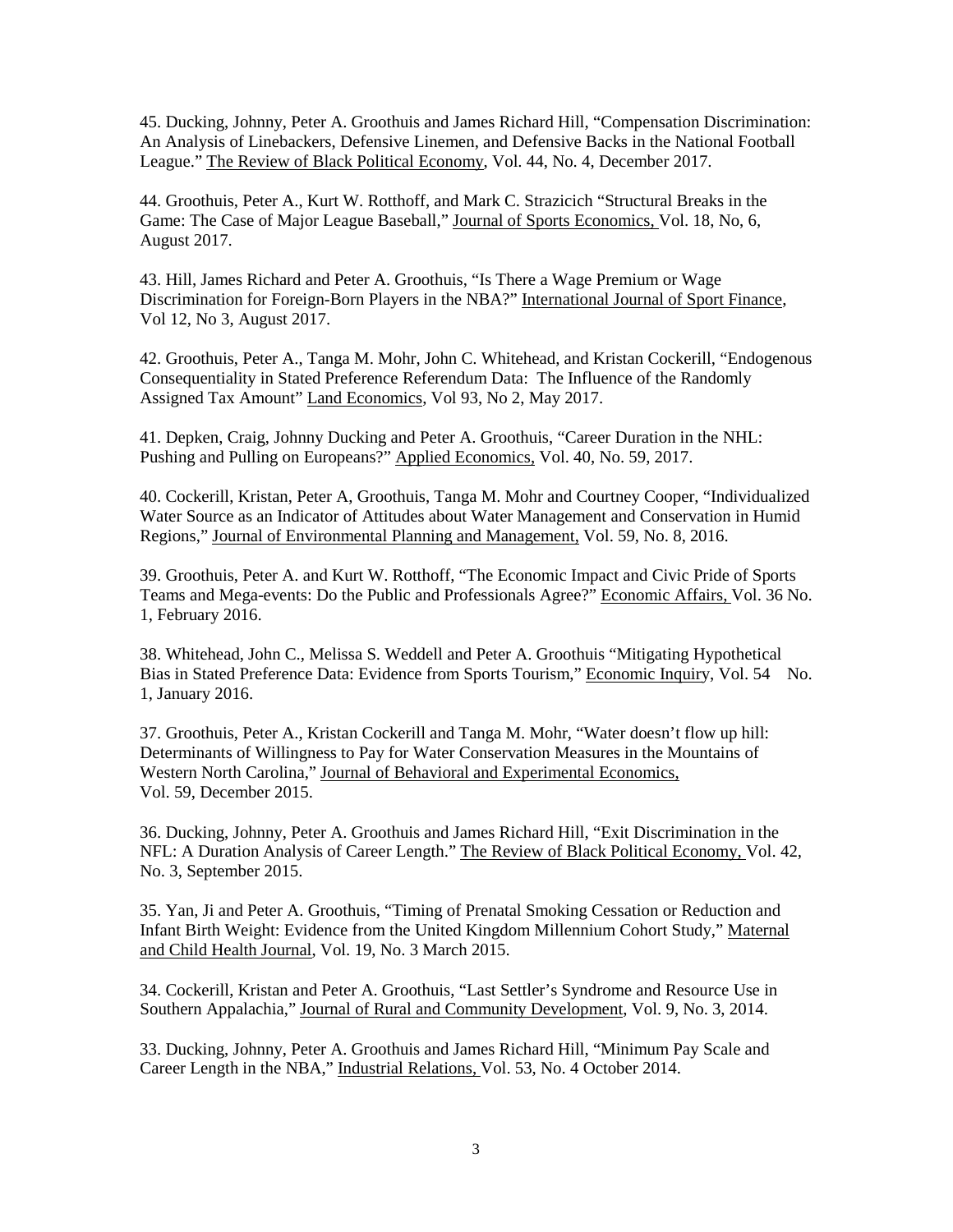32. Ducking, Johnny, Peter A. Groothuis and James Richard Hill, "Compensation Discrimination in the NFL: An Analysis of Career Earnings," Applied Economic Letters, Vol. 10, No. 10, 2014.

31. Rotthoff, Kurt, Craig Depken and Peter A. Groothuis, "Influences on Sponsorship Deals in NASCAR: Indirect Evidence from Time on Camera," Applied Economics, Vol. 46, No 19, 2014.

30. Groothuis, Peter A. and Tanga M. Mohr, "Do consumers want smart meters? Incentives or Inertia-- Evidence from North Carolina and lessons for policy," Economics of Energy and Environmental Policy, Vol. 3, No 1, March 2014.

29. Groothuis, Peter A. and James Richard Hill, "Pay Discrimination, Exit Discrimination or Both?: Another Look at an Old Issue Using NBA Data," Journal of Sports Economics, Vol. 14, No. 2, April 2013.

28. McDaniel (Mohr), Tanga and Peter A. Groothuis "Retail competition in electricity supply – survey results in North Carolina," Energy Policy, Vol. 48, September 2012.

27. Groothuis, Peter A., Jana Groothuis and Kurt Rotthoff, "Time on Camera: An Alternative Explanation of NASCAR Tournaments," Journal of Sports Economics, Vol. 12, No. 5, October 2011.

26. Caudill, Steven B., Peter A. Groothuis and John C. Whitehead, "The Development and Estimation of a Latent Choice Multinomial Logit Model with Application to Contingent Valuation," American Journal of Agricultural Economics, Vol. 93, No. 4, July 2011.

25. Groothuis, Peter A., "Land Use Issues: The Last Settler's Syndrome," Journal of Agricultural and Applied Economics, Vol. 4, No.2, May 2010.

24. Groothuis, Peter A. and Paul Gabriel, "Positive Assortative Mating and Spouses as Complementary Factors of Production: A Theory of Labor Augmentation," Applied Economics, Vol. 42, No. 9, April 2010.

23. Groothuis, Peter A. and James Richard Hill and Timothy Perri, "The Dilemma of Choosing Talent: Michael Jordans are Hard to Find," Applied Economics, Vol. 41, No. 25, November 2009.

22. Groothuis, Peter A. and John Whitehead, "The Provision Point Mechanism and Scenario Rejection in Contingent Valuation," Agricultural and Resource Economic Review, Vol. 38, No.2, October 2009.

21. Whitehead, John C., Peter A. Groothuis, Rob Southwick and Pat Foster-Turle, "Measuring the economic benefits of Saginaw Bay coastal marsh with revealed and stated preference methods," Journal of Great Lakes Research, Vol. 35, No. 3, September 2009.

20. Groothuis, Peter A. and James Richard Hill, "Exit Discrimination in Baseball: 1990-2004," Southern Economic Journal, Vol. 75, No. 2, October 2008.

19. Groothuis, Peter A. and Jana Groothuis, "Nepotism or Family Tradition? A Study of NASCAR Drivers," Journal of Sports Economics, Vol. 9, No. 3, June 2008.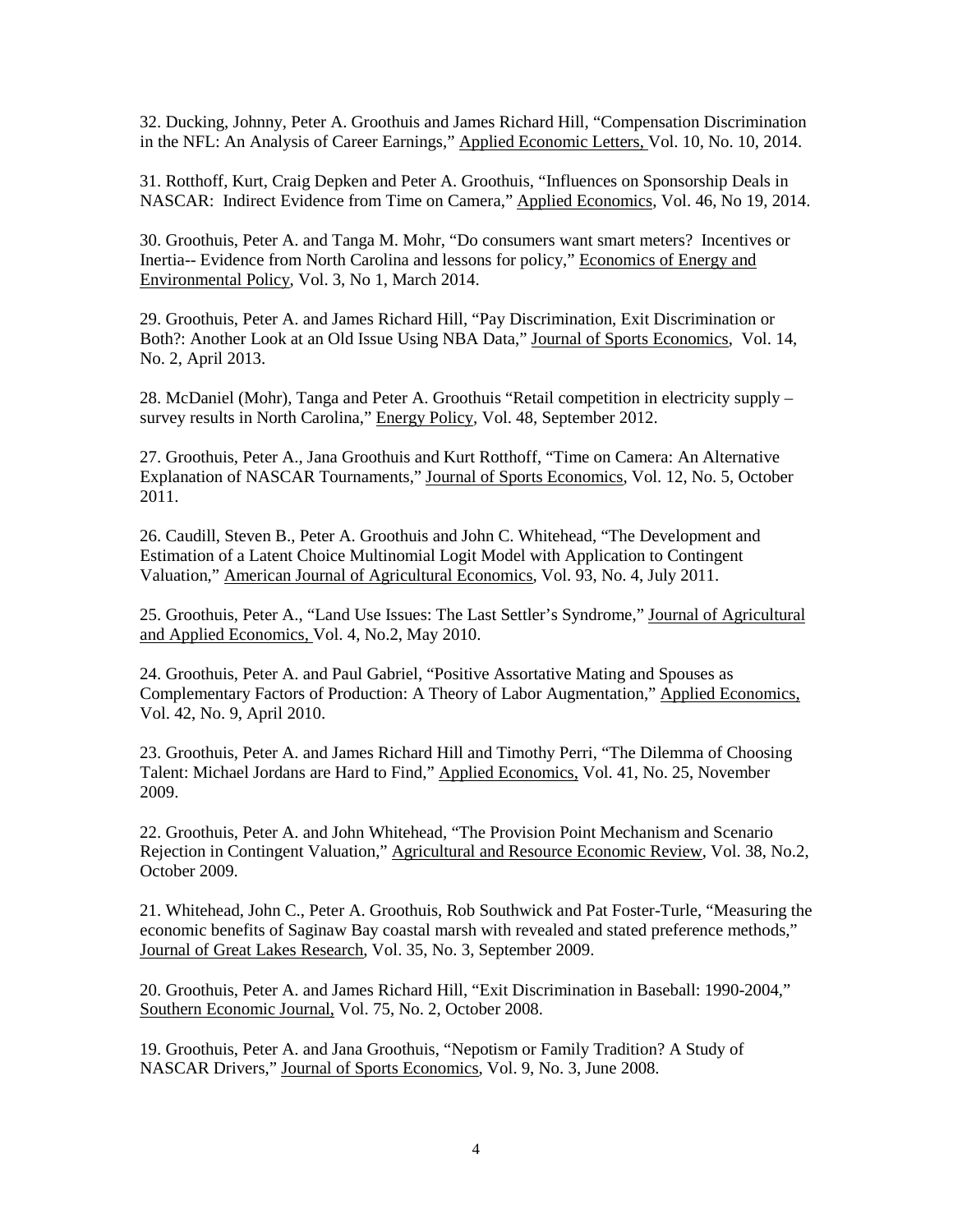18. Groothuis, Peter A., Jana Groothuis and John C. Whitehead, "Green vs. Green: Measuring the Compensation Required to Site Electrical Generation Windmills in a Viewshed," Energy Policy, Vol. 36 No.4 April 2008.

17. Groothuis, Peter A., Jana Groothuis and John C. Whitehead, "The Willingness to Pay to Remove Billboards and Improve Scenic Amenities," Journal of Environmental Management, Vol.85 No.4 December 2007.

16. Groothuis, Peter A., James Richard Hill and Timothy Perri, "Early Entry in the NBA Draft: The Influence of Unraveling, Human Capital and Option Value," Journal of Sports Economics, Vol. 8 No. 3 June 2007.

15. Groothuis, Peter A., "Benefit Transfer: A Comparison of Approaches" Growth and Change Fall 2005.

14. Caudill, Steven B. and Peter A. Groothuis, "Modeling Hidden Alternatives in Random Utility Models: An Application to Don't Know Responses in Contingent Valuation," Land Economics, August 2005.

13. Groothuis, Peter A., Bruce Johnson and John C. Whitehead, "Public Funding for Professional Sports Arenas: Civic Pride or Public Choice," Eastern Economic Journal, Fall 2004.

12. Groothuis, Peter A. and James Richard Hill, "Exit Discrimination in the NBA: A Duration Analysis of Career Length," Economic Inquiry, Vol. 42, April 2004.

11. Groothuis, Peter A. and John C. Whitehead, "Does Don't Know Mean No? Analysis of 'Don't Know' Responses in Contingent Valuation Questions," Applied Economics, Vol. 34, October 2002.

10. Hill, James Richard and Peter A. Groothuis, "The New NBA Collective Bargaining Agreement, The Median Voter Model and a Robin-Hood Rent Redistribution," Journal of Sports Economics, Vol. 2 No.2, May 2001.

9. Johnson, Bruce, Peter A. Groothuis and John C. Whitehead, "The Value of Public Goods Generated by a Major League Sports Team: The CVM Approach," Journal of Sports Economics, Vol. 2 No.1, February 2001.

8. Groothuis, Peter A., George Van Houtven and John C. Whitehead, "Using Contingent Valuation to Measure the Compensation Required to Gain Community Acceptance of a LULU: The Case of a Hazardous Waste Disposal Facility," Public Finance Review, Vol. 26, No. 3, May 1998.

7. Groothuis, Peter A. and Gail Miller, "The Role of Social Distrust in Risk-Benefit Analysis: A Study of the Siting of a Hazardous Waste Disposal Facility," Journal of Risk and Uncertainty, Vol. 15, No 3, December 1997.

6. Berger, Mark, Peter A. Groothuis and B. Phil Jeon, "The Changing Gender Wage Gap in the Korean Labor Market," Applied Economic Letters, September 1997.